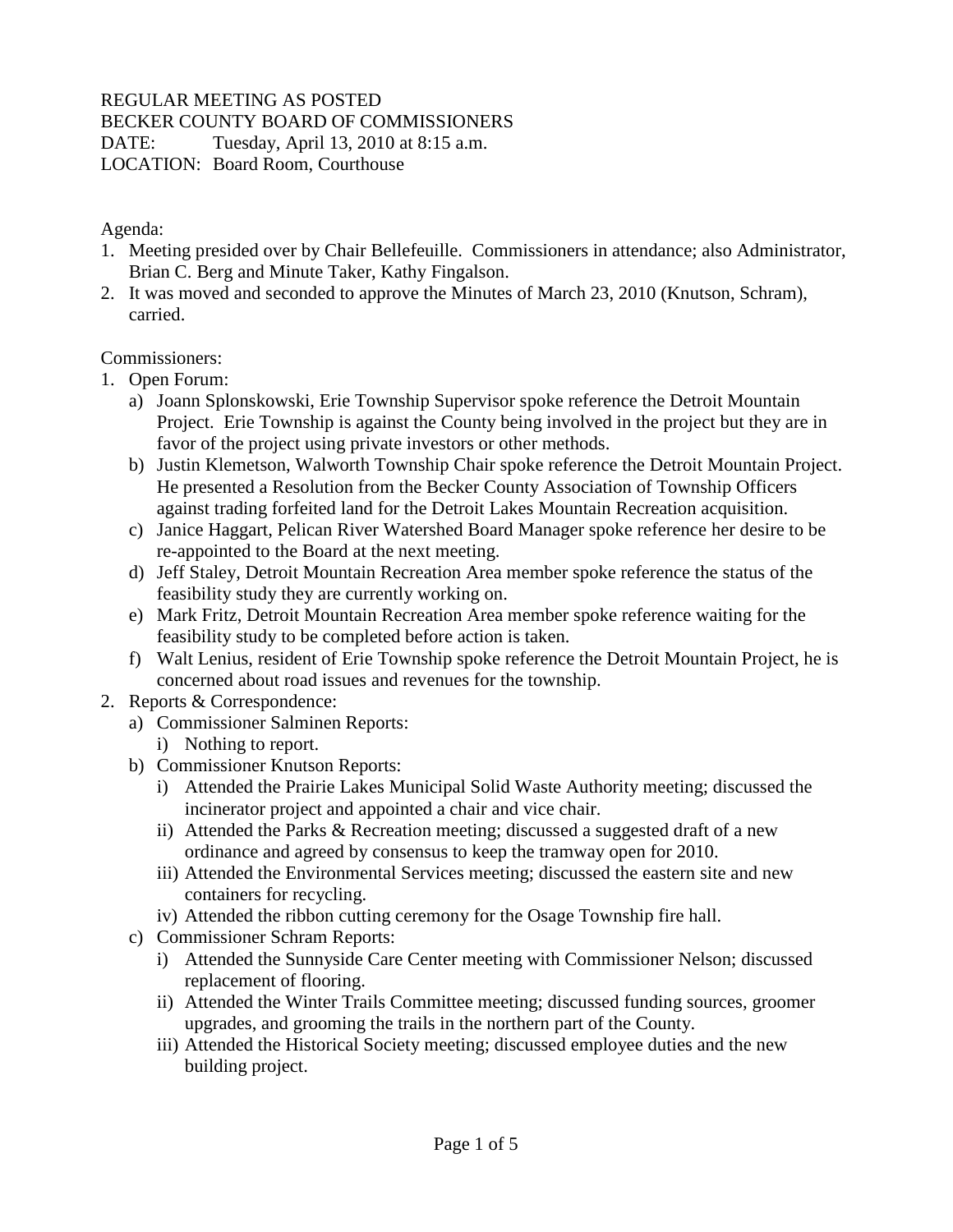- iv) Attended the Highway Committee meeting; discussed proposals for the Superintendent position after the current retirement, emergency phone card numbers, and bidding two projects at the same time to lower the costs.
- v) Attended the North Country Trail meeting in Frazee; discussed work on the Vergas and Frazee trails.
- vi) Presented information on the LMC Complaint Free Zone with Nancy Grabanski assisting.
- d) Commissioner Nelson Reports:
	- i) Attended the Highway meeting with Commissioner Schram; discussed the business cards with the emergency phone numbers.
	- ii) Attended the Environmental meeting with Commissioner Knutson; discussed the expansion of recycling products and the building options at the Transfer Station.
- e) Commissioner Bellefeuille Reports:
- i) Nothing to report.
- 3. Appointments:
	- a) There were no appointments.
- 4. Brian Berg presented information on County Program Aid from the State of Minnesota; there will be a reduction of market value credits for \$346,000 for 2010 in addition to the unallotment amount. Also discussed the customer service program "Where You Matter" and the possible applications.
- 5. It was moved and seconded to approve attendance by Commissioner Nelson and Commissioner Shram at the Wild Rice Watershed Public Hearing and Continued Special Meeting on April 21, 2010 in Ada with per diem and mileage (Knutson, Salminen), carried.
- 6. Chair Bellefeuille commented on the high level of customer service received by Federal employees on their visit to Becker County; Laurie Brooke will be in later today to give a report.

Auditor-Treasurer, Ryan Tangen presented:

- 1. Ryan Tangen opened the floor for comments for the Public Hearing for the new off sale liquor license for Gerald Hanson-Charlie's Bar. No one commented and the Public Hearing was closed.
- 2. It was moved and seconded to approve the new off sale liquor license for Gerald Hanson-Charlies Bar in Height of Land Township (Salminen, Knutson), carried.
- 3. It was moved and seconded to approve Resolution 04-10-1C for a lease for gambling by Minnesota Flyers Gymnastics for operations at Little Easy on the Green in Lake View Township (Salminen, Schram), carried.
- 4. It was moved and seconded to approve Resolution 04-10-1D to conduct off-site gambling by Minnesota Flyers Gymnastics for a raffle on September 4, 2010 at Hotel Shoreham in Lake View Township (Schram, Nelson), carried.
- 5. It was moved and seconded to approve Resolution 04-10-1G for gambling by Cormorant Lakes Sportsman's Club for operations at Swanie's Resort and Campground in Cormorant Township (Salminen, Knutson), carried.
- 6. It was moved and seconded to approve the new on sale liquor license for Jody Beaudine-Lakes One Stop Shop LLC in Cormorant Township (Nelson, Salminen), carried.
- 7. It was moved and seconded to approve the combination off sale liquor license renewals for (1) Patricia Maloney-Cormorant Bottle Shop in Cormorant Township, and (2) Forbes LLC-Osage Liquor in Osage Township (Salminen, Knutson), carried.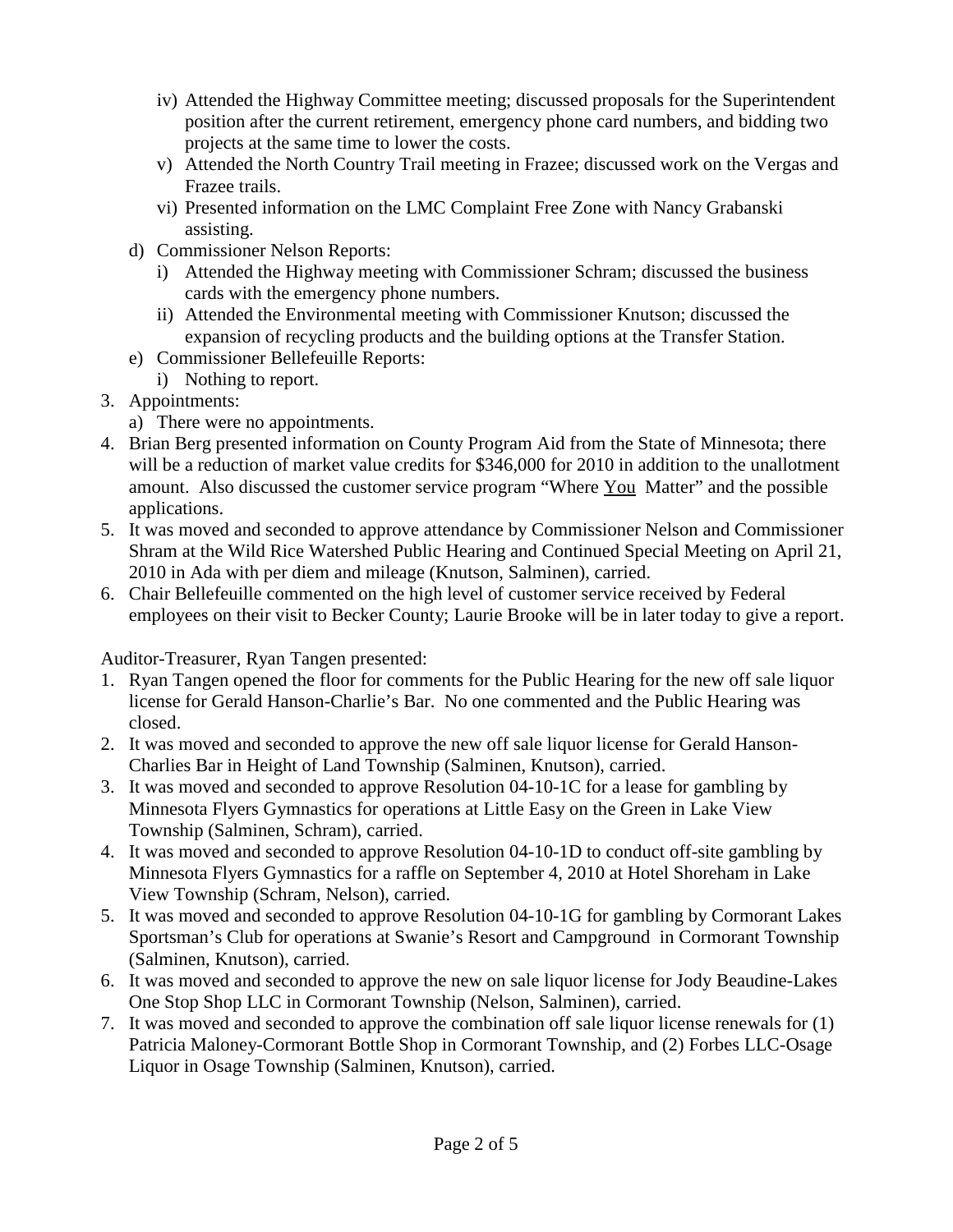- 8. It was moved and seconded to approve the new on sale liquor license renewals for (1) Kevin Karel-Cormorant Inn & Suites in Cormorant Township, and (2) Patricia Maloney-The Pub in Cormorant Township (Salminen, Schram), carried.
- 9. It was moved and seconded to approve the new wine  $\&$  strong beer renewals for (1) Fair Hills Inc.-Wildflower Golf Course at Fair Hills in Lake Eunice Township, and (2) Rayna Tucker-Ice Cracking Lodge in Round Lake Township (Salminen, Nelson), carried.
- 10. It was moved and seconded to approve the combination on & off sale 3.2 beer license renewals for (1) Richard Bartelt-Four Corners in Erie Township, and (2) Bradley Swanson-Swanie's in Cormorant Township (Salminen, Schram), carried.
- 11. It was moved and seconded to approve the off sale 3.2 beer license renewals for (1) Rayna Tucker-Ice Cracking Lodge in Round Lake Township, and (2) Fair Hills Inc.-Wildflower Golf Course at Fair Hills in Lake Eunice Township (Salminen, Knutson), carried.
- 12. It was moved and seconded to approve the seasonal tobacco license renewal for Fair Hills Inc.- Wildflower Golf Course at Fair Hills in Lake Eunice Township (Salminen, Schram), carried.
- 13. It was moved and seconded to approve the annual tubing license renewals for (1) Cathleen & James Pihlaja-Charlies Ottertail Tubing in Erie Township, and (2) Eddie Enger & Ben Garlie-Ed's River Run in Erie Township (Salminen, Knutson), carried.

Finance Committee Minutes, Ryan Tangen presented:

- 1. It was moved and seconded to approve the Claims with the correction to move payment to Fegely Services from Maintenance to Public Safety; over 90 day claims (1) Farmers Brothers Coffee due to missing invoice, (2) Roger Lundberg due to invoice discrepancy, (3) Manning Mechanical due to negotiations, and (4) Joe McArthur due to misplaced receipt and the Auditor's Warrants for 3/23/10 in the amount of \$179,068.88; 3/31/10 in the amount of \$23,840.31; 4/6/10 in the amount of \$893.54 and 4/8/10 in the amount of \$8,200 Emergency Warrant (Salminen, Nelson), carried.
- 2. The Human Services claims were reviewed and it was recommended to approve as presented.
- 3. It was recommended by the Finance Committee to approve Brad Grant's request to accept the Natural Resources Block Grant – Sewage Treatment System to be used by the Planning and Zoning office.
- 4. It was recommended by the Finance Committee to approve the Sheriff's requests to accept the Boat and Water enforcement grant and the Joint Powers Agreement with the State of Minnesota Department of corrections for housing work release prisoners.
- 5. It was moved and seconded to approve the abatement of 50% of the 2008 and 2009 taxes assessed against the commercial property 50.0404.001, penalty and interest held if paid in full by April 15, 2010 (Nelson, Salminen), carried.
- 6. It was recommended by the Finance Committee to accept the Minnesota grant for the purchase of a radio by the Transit department.
- 7. It was moved and seconded to approve retroactively the out of state travel for Laurie Brooke to assist with the troops returning to Wisconsin on extremely short notice (Schram, Salminen), carried.
- 8. Discussed the current level of State cuts; the latest figure indicates Becker County will be cut \$350,000 for the allotted market value credit.

Assessor, Steve Skoog presented:

1 . It was moved and seconded to approve the abatements for PIN 24.0237.000 in Richwood Township for \$240 and for PIN 26.0116.000 in Runeberg Township for \$158 (Salminen, Knutson), carried.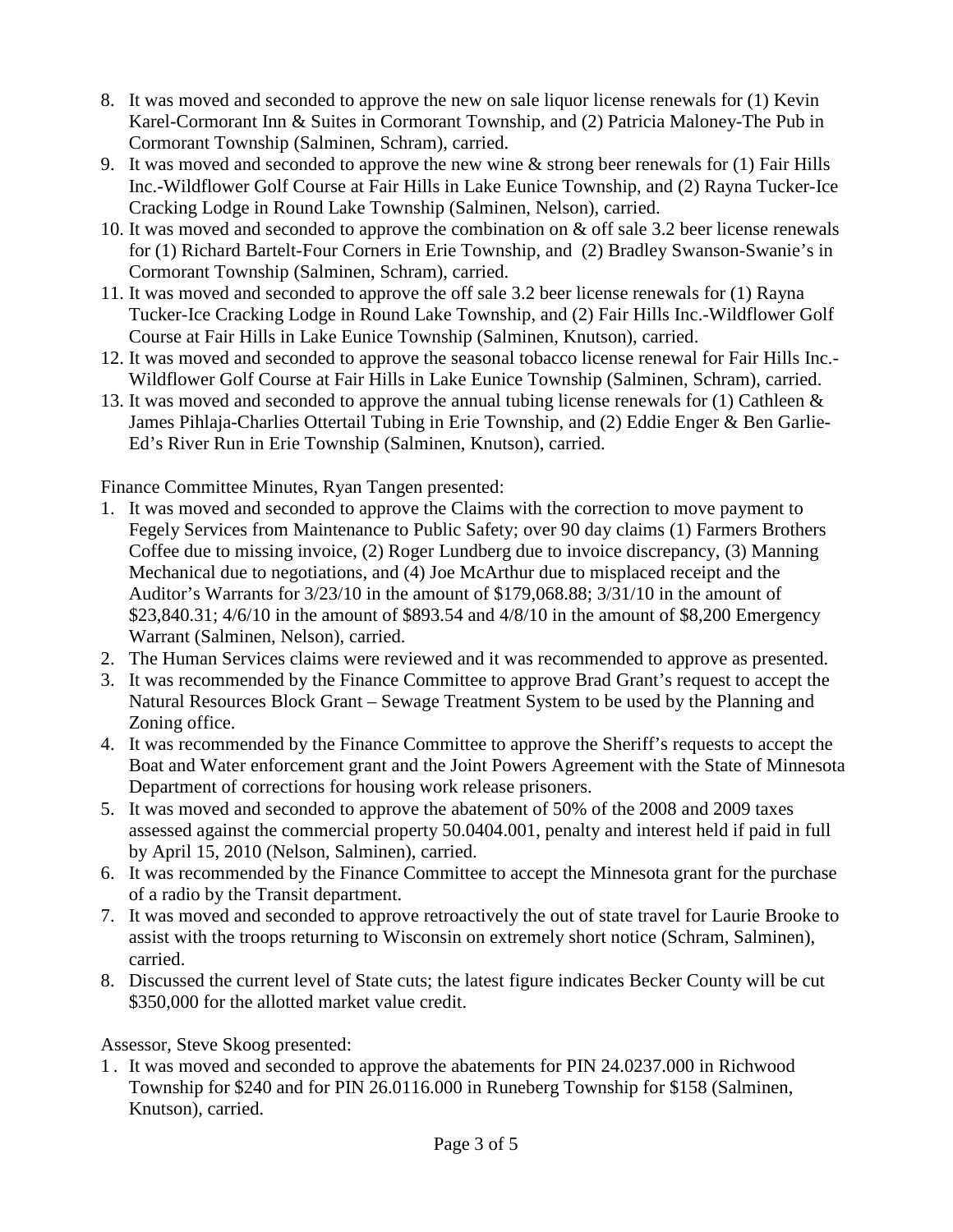Sheriff, Tim Gordon presented:

- 1 . It was moved and seconded to approve Resolution 04-10-1B accepting the Annual Boat and Water Safety Grant in the amount of \$25,054 for the term January 1, 2010 through June 30, 2011 (Salminen, Schram), carried.
- 2 . It was moved and seconded to approve the Joint Powers Agreement with the State of Minnesota Department of Corrections for work release services, Contract No. B41751 for the term July 1, 2010 through June 30, 2011 (Schram, Salminen), carried.
- 3 . Discussed the need to submit bids for squad cars early as the contracts have a May deadline this year; Ford is discontinuing Crown Vics.

Soil & Water, Brad Grant presented:

1. It was moved and seconded to approve the Natural Resources Block Grant for the MPCA Subsurface Sewage Treatment System Program administered through the Planning and Zoning Office in the amount of \$9,931 for 2010 (Nelson, Salminen), carried.

Veteran Services, Lauri Brooke presented:

1. It was moved and seconded to enter into a partnership between the Becker County Veterans Service Office and the Minnesota Military Family Assistance Centers to better serve veterans (Schram, Salminen), carried.

Human Resources, Nancy Grabanski presented:

- 1. It was moved and seconded to approve Resolution 04-10-1E to modify the Personnel Policy Manual under various sections to modify language to provide consistency throughout (Salminen, Nelson), carried.
- 2. It was moved and seconded to approve and accept the AFSCME Letter of Agreements for the Highway unit (Nelson, Salminen), carried.

Human Services, Nancy Nelson presented:

- 1. It was moved and seconded to approve the Human Services Claims (Knutson, Schram), carried.
- 2. It was moved and seconded to accept the Community Health WIC application for the years 2011 through 2015 (Knutson, Schram), carried.
- 3. It was moved and seconded to approve the Community Health Claims (Schram, Knutson), carried.
- 4. It was moved and seconded to accept Resolution 04-10-1F for the Transit MnDot Funding to reimburse Becker County Transit 80% of the costs associated with the accessories that went into the ARRA funded buses (Schram, Nelson), carried.
- 5. It was moved and seconded to approve the Transit Claims (Knutson, Schram), carried.

Red River Basin Commission, Janeen Stenso presented:

- 1. The annual update on Red River Basin Commission activities, an update on the Long Term Flood Solutions (LTFS) project, and other water issues affecting Becker County was presented.
- 2. An award was presented to Becker County from the Red River Basin Commission for signing the Resolution of Support in 2009.

County Recreational Plan, Brian Berg and Guy Fischer presented: